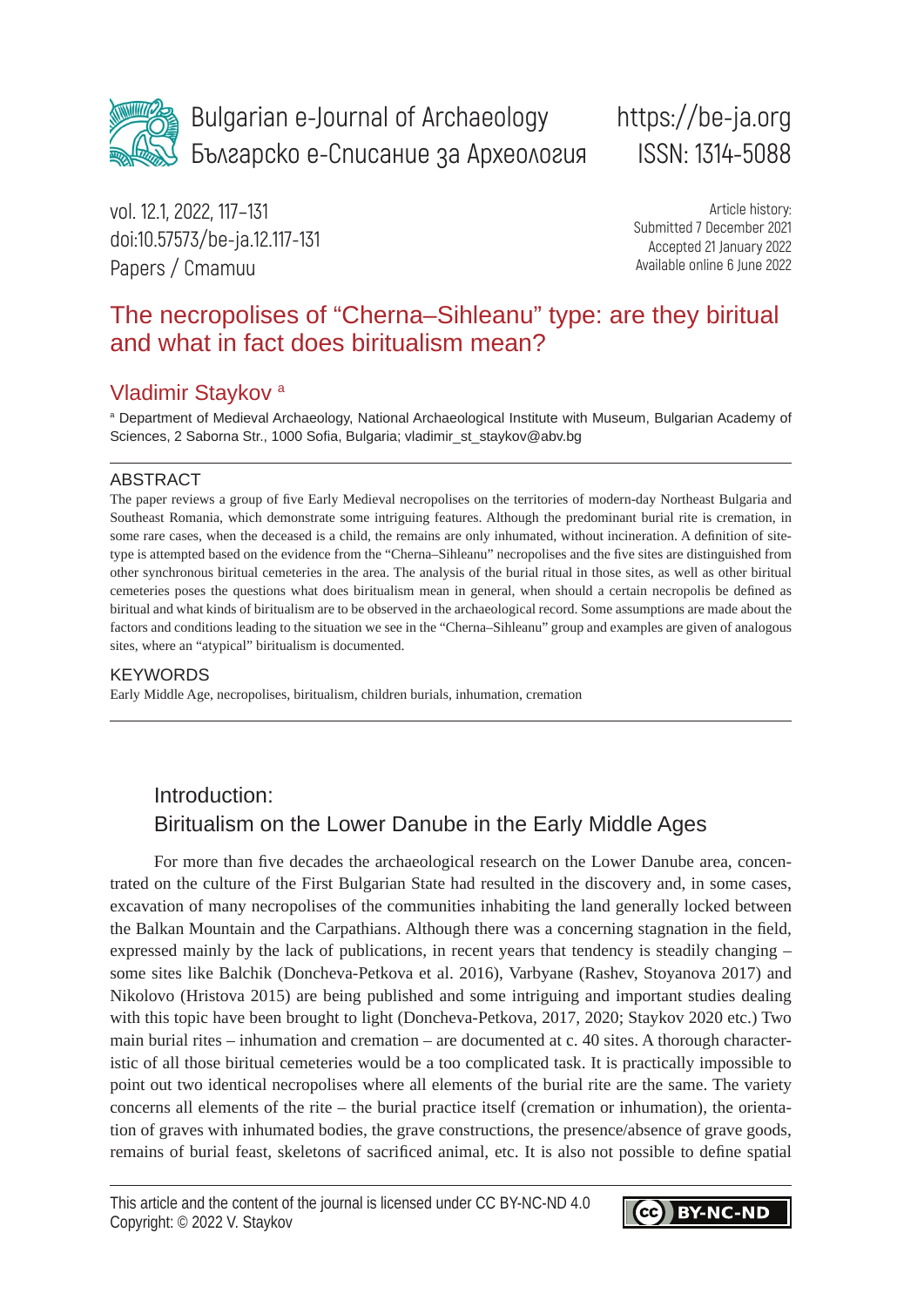

*Fig. 1. Map of the biritual necropolises on the Lower Danube; in red – the group "Cherna – Sihleanu": 1. Cherna; 2. Canlia; 3. Nalbant; 4. Tichileşti; 5. Sihleanu Обр. 1. Карта на биритуалните некрополи по Долен Дунав: в червено – групата "Черна – Сихляну": 1. Черна; 2. Канлия; 3. Налбант; 4. Тикилещ; 5. Сихляну*

particularities, having in mind that sites located in immediate proximity demonstrate significant differences, which is clearly visible in some 'pairs' of sites<sup>1</sup> like, for instance, Bdintsi and Karamanite, Cherna and Hitovo (no matter which of the sites near Hitovo is chosen), Varna 1 and Varna 2, etc. The cremations in Bdintsi are more than twice the number of inhumations, the typical orientation is head to the north and, in some cases, there are niches in the area of the deceased's feet (Vazharova 1976, 141–167; Văžarova 1979). On the other hand, in the necropolis of Karamanite, less than 6 km away, the significantly dominating rite is inhumation, normally with head to the west and no graves with niches are known from the site (Rashev, Krasiljnikov 2007, 95–102). In Cherna more of the inhumations are oriented to the west (Vasilchin 1989, 198–213), while in Hitovo the preferred direction is east (Yotov 1997, 155–171). Despite that necropolis 1 and 2 in Varna are in close proximity nowadays, there are so many differences between the two that is difficult to encompass this variability (for Varna 1 – Dimitrov 1976, 107–124; for Varna 2 – Kuzev 1980, 259–263).

### Biritual cemeteries: problems of the interpretation

The distinctions and the variations regarding all elements of the burial ritual are the reason why no study to this moment could present the picture of the "typical biritual necropolis". Often as a typical example is considered the first uncovered biritual cemetery near Novi Pazar, published by S. Stanchev and S. Ivanov in the distant 1958. Therefore, burial grounds like Karamanite, Topola or Izvoru, for instance, which are obviously different from the one near Novi Pazar, should be regarded as "atypical", as something extraordinary.

At the same time, however, the archaeological literature in Bulgaria shows an unexpected and

<sup>1</sup> The grouping of necropolises in pairs is based only on their geographical location and it is made here only for the purposes of the current study, which requires the comparison of burial rite's elements in cemeteries, located closely to one another.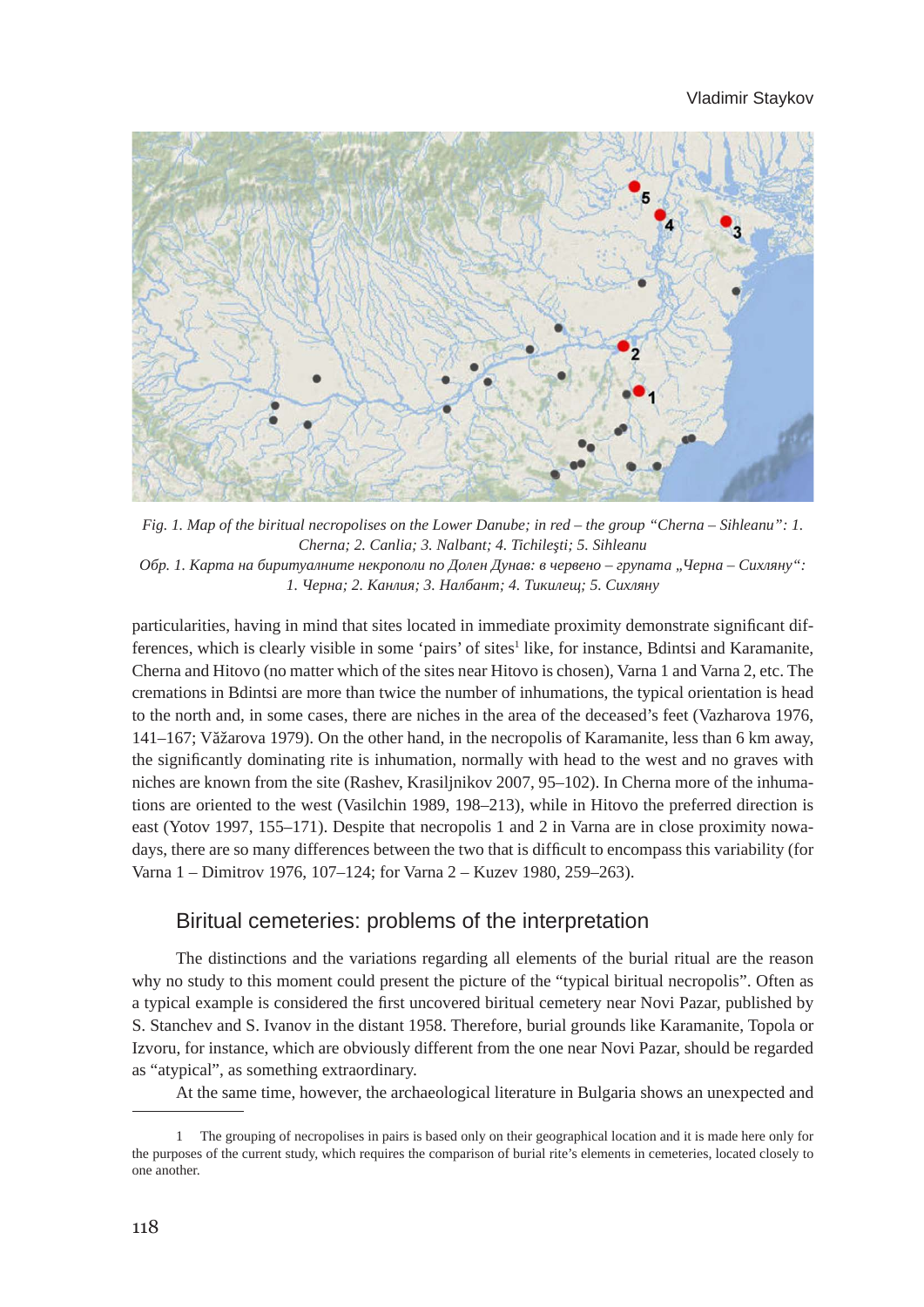| No | <b>Site</b> | Number of urn<br>cremations | Number of pit<br>cremations | Number of<br>inhumations | Percent<br>inhumations from<br>all graves | Orientation of the<br>inhumations |
|----|-------------|-----------------------------|-----------------------------|--------------------------|-------------------------------------------|-----------------------------------|
| ı. | Cherna      |                             |                             |                          | 33.3%                                     | W, E                              |
| っ  | Canlia      |                             |                             |                          | 30%                                       | E, W                              |
| 3. | Nalbant     | 126                         | 11                          |                          | 5.6%                                      | N, S                              |
| 4. | Tichilești  | 96                          |                             |                          | 1%                                        | N/A                               |
| 5. | Sihleanu    | 69                          |                             |                          | 3.9%                                      |                                   |
|    | All         | 306                         | 20                          | 20                       | 5.8%                                      |                                   |

*Table 1. Burial rites in the cemeteries from the "Cherna – Sihleanu" type Таблица 1. Погребални практики в некрополите от типа "Черна – Сихляну"*

unexplainable unanimity regarding all these necropolises, namely, no matter what the specific features of each site are, the documented biritualism means that the cemeteries belong to the Bulgars! This axiomatic statement is to some extend a result of another one, also more or less accepted as a canonical – the other group of necropolises where cremation is the only documented rite, is typical evidence of Slavic population. Regardless of the predominant ritual, of the presence/absence of grave inventory, the differences of the grave construction or the orientation, even if only a few inhumations are discovered, this is regarded as a categorical evidence for Bulgar population (Fiedler 1992, 307).

This traditional opinion for dichotomy of ethnic and cultural affiliation of the population on the Lower Danube is so problematic by itself, that it could be the topic of several different studies. However, in the current paper I would like to pay attention to a small group of necropolises, standing out from all other biritual complexes in the area, as well as to raise the intriguing questions they provoke.

### The "Cherna–Sihleanu" group: specifics of the rite and interpretation

The group consists of five necropolises – three of them are located on the right bank of the Danube River, and the other two – on the left bank. All five are situated to the east of the modern-day towns of Silistra and Calaras, in that part of the Danube valley where the river changes its direction and flows to the north. Only one of these cemeteries – the one near the village of Cherna, is located in Bulgaria, while the other four – Sihleanu, Nalbant, Canlia and Tichileşti, are in modern-day Romania (fig. 1).

It should be acknowledged, that these complexes are not among the largest or the most representative of the cemeteries along the Lower Danube – the total number of graves, excavated in all five sites is 346. Most of them – 141, are explored in the cemetery near Nalbant (Simion 1971b), while barely 10 originate from the site near Canlia (Harhoiu 1972). It is noteworthy that the necropolises are not fully excavated, which it seems is the case for most of the sites in the Lower Danube region. Nevertheless, the data yielded from this not particularly large, but also not too small number of graves, gives us the basics for some interesting observations.

Perhaps the most characteristic feature of the five cemeteries is the significant domination of cremation as the burial rite (Table 1).

Unlike the situation that can be observed in most of the biritual necropolises, the cremations here are predominantly in burial urns, while pit cremations, where the bones are laid directly into the ground or in a stone or brick cassette, could be regarded as exceptions. In Nalbant the urn cremations are 126, and the non-urn are only 11. In Sihleanu (Hartuche, Anastasiu 1980) an unsignificant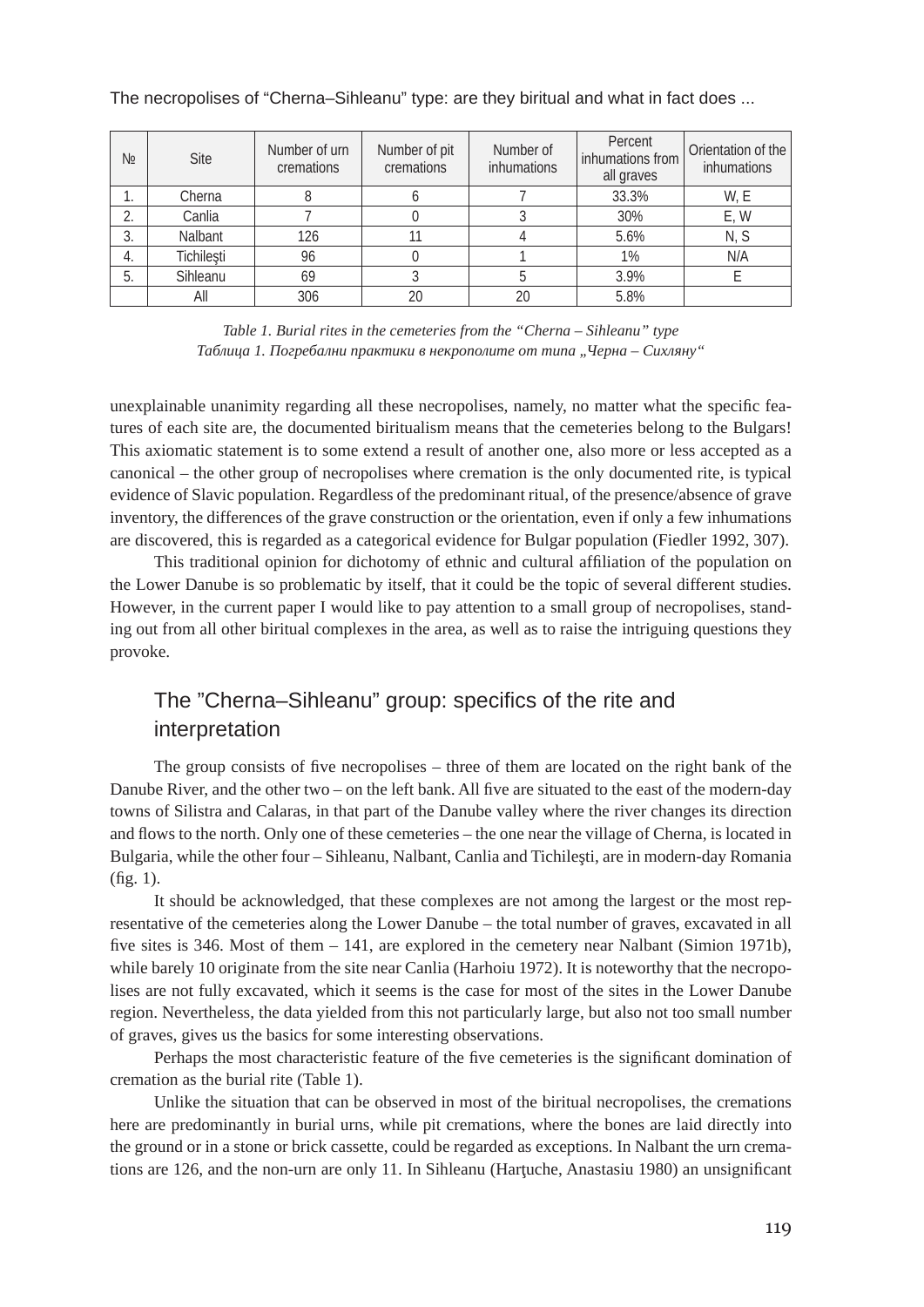

*Fig. 2. Inhumation graves from the necropolis near Nalbant (after Simion 1971a, 242, Pl. XI, 3, 4) Обр. 2. Гробове с инхумация от некропола при Налбант (по Simion 1971a, Pl. XI, 3, 4)*

number of three pit cremations are documented, while in Tichileşti (Harţuche 1980; Luca, Măndescu 2001, 87) and Canlia all cremations appear to be in urns. Slightly more even is the distribution of the two cremation variants in Cherna (Vasilchin 1989) where the urn cremations are eight – almost equal to those without urns, which are six.

The other main burial ritual – the inhumation, appears significantly seldom in those necropolises. In Nalbant from the total number of 141 graves, in only four cases the deceased is buried without incinerating the remains. In Tichileşti only one out of the 97 excavated graves is an inhumation,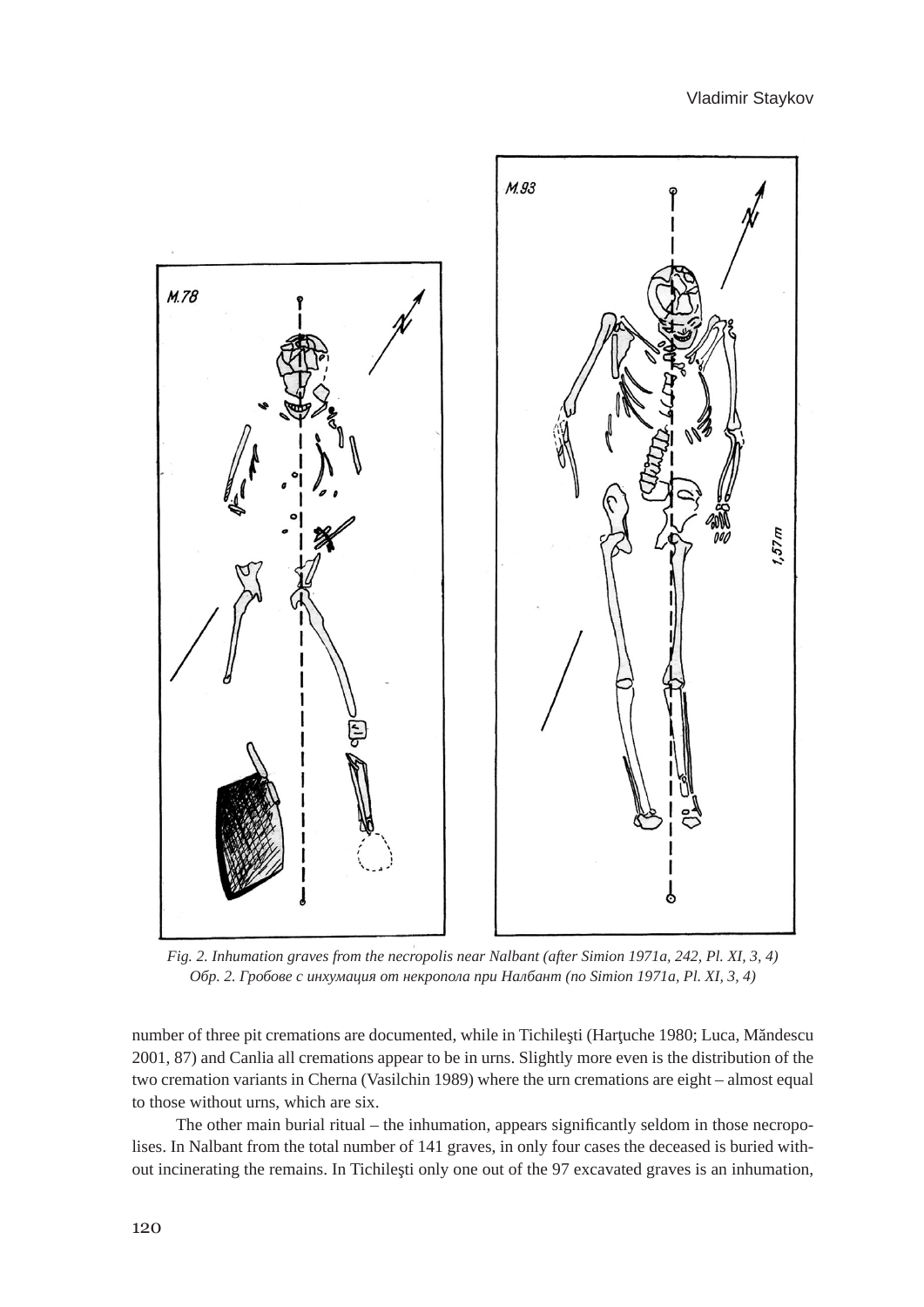in Sihleanu there are five inhumations out of 77 graves, in Cherna – seven out of 21 graves, and in Canlia – three out of 10 graves. Overall, that makes 20 graves, or 5,8 % of all 346 grave complexes, in which the ritual is inhumation. That is a rather unusual situation, compared to what is commonly observed in the biritual necropolises – at majority of the sites, the most preferable rite is inhumation, while those where both rituals are relatively evenly observed, or the ones where cremation is predominant, do not appear too often. Even cemeteries with prevailing cremation, have substantial number of inhumations, too. In the large necropolis near Bdintsi, for example, there are 215 cremations, compared to the 101 inhumations excavated (Fiedler 1992, 485), in Balchik the cremations are 119, and the inhumations – 87 (Doncheva-Petkova et al. 2016, 12), while in Varna 1 there are 44 cremations and 17 inhumations uncovered (Grigorov 2006, 48, Tablica 1). It seems that although with much smaller number of uncovered graves, as a percentage, the only site which comes close to the "typical" biritual necropolises is the one near Cherna.

However, all five sites discussed here show a rather intriguing feature unusual for the other biritual cemeteries. The total of 20 inhumations from all five necropolises are children. Due to the vague publication of the site near Nalbant, it is not clear whether this site may be an exception, although having in mind the other specifics of this cemetery (see below) it would be rather surprising if those four inhumation graves hold the remains of adults. It appears, that only two of the inhumations have been illustrated (Simion 1971a, fig. 1). The first one has no scale, the second has the number " $1.57$  m" on the side  $-$  I believe this is not the length of the skeleton, but the dotted line, used in the sketch (fig. 2). The statement of Ivan Vasilchin that Grave 15 from the Cherna necropolis contains a fully grown individual is unconvincing given the fact that the entirely preserved skeleton had a length of barely 1.15 m (Vasilchin 1989, 202).

It is easy to notice the diverse orientation of the bodies in the inhumation graves from all five sites. In Nalbant there are two documented variations – head to the north and to the south (Simion 1971b, 231–232), in Cherna four individuals are laid with heads to the west, and two – with heads to the east (Vasilchin 1989, 200), in Canlia the three inhumations show two variations– to the east and to the west (Harhoiu 1972, 568). The only exception is to some extend the necropolis near Sihleanu, where in all five cases the head is to the east (Luca, Măndescu 2001, 55). There is no data available regarding the single inhumation grave from Tichileşti, where only the skull of the buried child is preserved (Fiedler 1992, 425; Luca, Măndescu 2001, 87).

All graves – cremations and inhumations – lack significant amount of inventory, which makes it even more difficult to propose either chronological or cultural interpretation.

The small number of datable finds – namely the urns from the sites and two earrings with a pendant made from hollow spheres or the so-called "Saltovo" type found in Cherna (Vasilchin 1989, 206, obr. 3), point to the period between the beginning of the  $8<sup>th</sup>$  and the middle of the  $9<sup>th</sup>$  century AD (fig. 3.1, 2). The remaining finds are typical for the Early Medieval period and cannot be precisely dated – iron knives, nails, small buckles, burnt flint and steel, amorphous items with undeterminable functions, etc.

To sum up the burial rites from the necropolises in question- the urn cremations are predominant. Significantly smaller is the number of cremations where the burnt remains are directly deposited in a pit or in a cassette made of stone slabs, as well as the number of inhumations. The latter are only known in some cases, when children are being buried with no particular orientation. Grave furnishing is not common consisting predominantly of adornments, iron knives and other metal items deformed during the time in the cremation pyre. Therefore, the most numerous finds from all five cemeteries are the ceramic pots used as burial urns. In the necropolis of Nalbant (fig. 3.3) three types of urns are present – vessels made by hand or on a slow potter's wheel using coarse non-refined clay and according to G. Simion belonging to the type Prague/Monteoru; vessels made on a slow potter's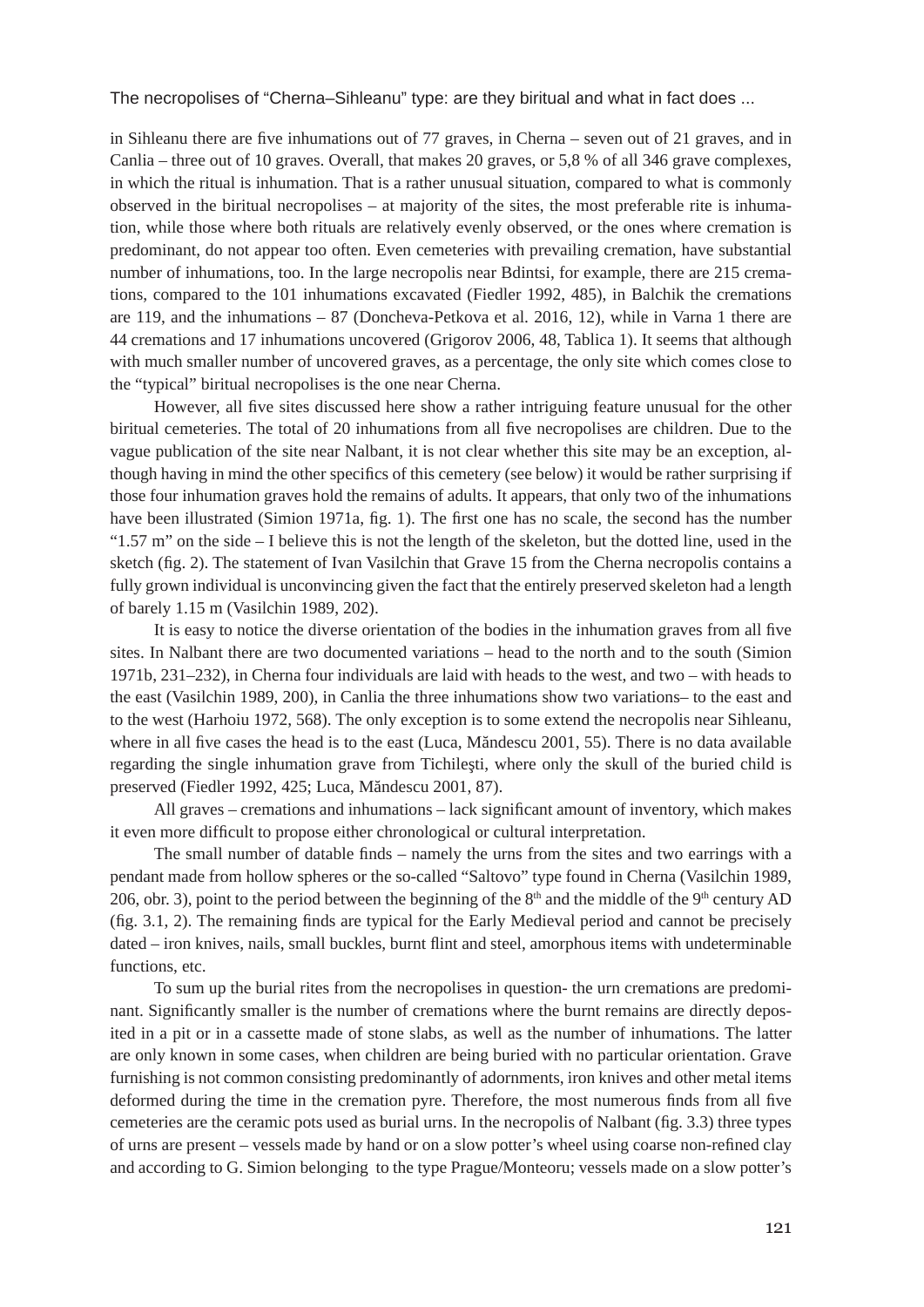

*Fig. 3. Grave inventory from the sites of "Cherna – Sihleanu" type: 1. Earrings from the necropolis near Cherna (Vasilchin 1989, 206, obr. 3); 2. Burial urn from the necropolis near Canlia (Harhoiu 1972, 574, fig. 7.4); 3. Burial urns from the necropolis near Nalbant (after Simion 1971b, 141, fig. 1) Обр. 3. Гробен инвентар от некрополите тип "Черна – Сихляну": 1. Обеци от некропола при с. Черна (Василчин 1989, 206, обр. 3); 2. Урна от некропола при с. Канлия (Harhoiu 1972, 574, fig. 7.4); 3. Урни* 

*от некропола при с. Налбант (по Simion 1971b, 141, fig. 1)*

wheel, of sandy clay, decorated with incised lines, as well as pots made of well refined clay, decorated with polished lines, again produced on a slow potter's wheel (Simion 1971b, 235). In Cherna (Vasilchin 1989, 202) and Canlia (Harhoiu 1972, 567) urns from the latter two types are documented – made of sandy clay with incised decoration and of refined clay with polished stripes.

For the purposes of the current research, I would refer to the group of five necropolises as "Cherna–Sihleanu" type. Naturally, it is at this stage only a working term, which main purpose is to underline the fact that these sites are easily distinguishable from both the "typical" biriual necropolises and the "typical" cremation cemeteries. Obviously, it is not a territorially differentiated group, bearing in mind the significant distance between the sites, as well as the other types of necropolises discovered in the same region. It would be also premature to make a cultural, ethnic, religious or other identification based only on what we know about the sites.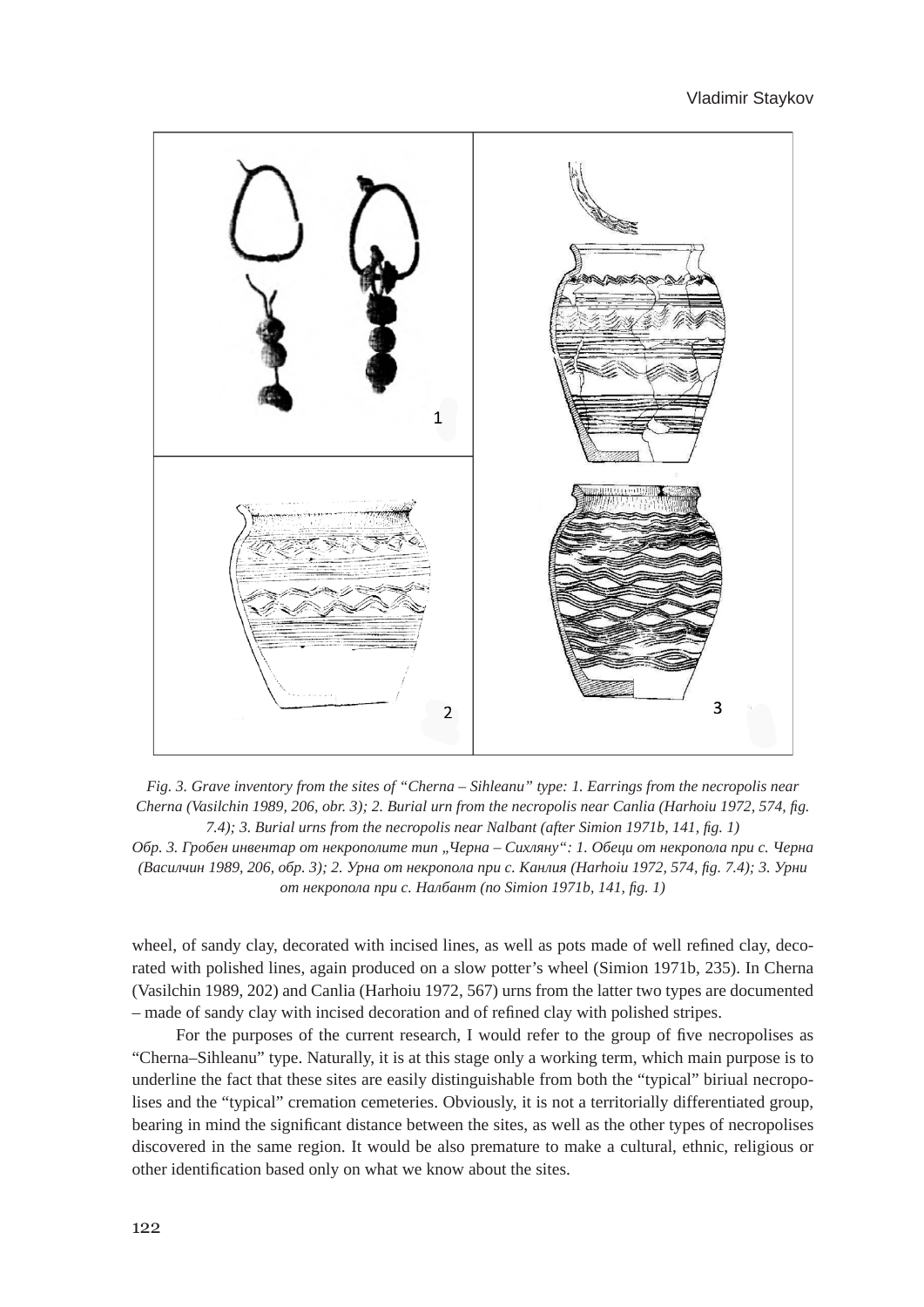Thus far the five sites in question have never been reviewed together as parts of a common group – a rather perplexing fact, given all the similarities of the burial rite that are documented in each of them. The necropolis near Cherna is traditionally defined as "biritual, pagan, early-Bulgarian" and with features that according to its excavator I. Vasilchin are similar to the cemetery near Bdintsi and sites No. 1 and 3 near Devnya (Vasilchin 1989, 198, 200). This is a rather confusing statement by Vasilchin, since there are hardly any features of the burial rite which could bring together Bdintsi or any of the two cemeteries near Devnya. The village of Hitovo with two other Early Medieval biritual necropolises (Yotov 1997) is only 11 km to the west of Cherna. Both sites are quite intriguing, and with unusual characteristics, however, they have t barely anything in common with the burial ground at Cherna and the specific features documented by Ivan Vasilchin.

The necropolis at Canlia is also published as "biritual". The excavator Radu Harhoiu suggests that there are visible traits of a "local, specific for Dobrudzha, variation of the Balkan-Carpathian culture" (Harhoiu 1972, 575). The tradition of ethno-cultural definitions made by the Romanian scholars from the not-so-distant past are already widely discussed and in no need of repetition in the current study – after all this is not the aim of this work.

The interpretation of the necropolis near Nalbant by its researcher Gavrila Simion is rather vague. It is not explicitly stated that the complex is biritual, although the fact that he has uncovered and discussed both cremation and inhumation graves gives us reason to believe that Simion defines the site at Nalbant exactly as such (Simion 1971b, 223). G. Simion offers internal chronology of the graves, which demonstrates two disturbing decisions on his part. Firstly, he has no problem to easily date graves with practically no inventory, and secondly, he seems quite unsure about the date and interpretation of the inhumation graves<sup>2</sup>. In the end, there is no satisfactory answer either to the question of the precise date of the cemetery, or of its characteristics.

In the short report and sole publication of the site near Sihleanu (Harţuche, Anastasiu 1980, 108–109), its researchers N. Hartuche and F. Anastasiu omit the inhumation graves and discuss only the cremations, therefore they probably view the necropolis as a single-ritual one. Two other scholars – C. Luca and D. Măndescu, discuss the inhumations in a summarizing study published in 2001, which probably means that the cemetery is regarded as biritual (Luca, Măndescu 2001, 86). The relatively unknown necropolis near Tichileşti is considered as cremation-only, although the presence of a grave with inhumation is noted (Luca, Măndescu 2001, 87).

A major research problem is the marginalisation of some of these sites in the studies of the early medieval burial complexes on the Lower Danube. This concerns to the greatest extent the cemeteries near Sihleanu and Tichileşti, which it should be underlined, remain unpublished regardless the significant number of excavated graves – 77 and 97, respectively. The little we know about these sites is mainly a result of the sporadic mentions they get in overviews and generally concerns information about the burial rite, but without any details that could help us with their interpretation. Whether detailed or not, there are some publications of the other three necropolises. Nevertheless, Cherna and Canlia traditionally do not attract research attention, probably due to the small number of graves in those sites. This circumstance is taken into account in the current study as well – the number of uncovered graves is indeed insufficient, which would make the categorical acceptance or denial of any hypothesis too risky. However, the information we have about the "Cherna–Sihleanu" group provides ground for some analysis. It shows that the same features constantly reappear in sev-

<sup>2</sup> G. Simion acknowledges, that the non-urn cremations (without any inventory) are connected to "Romano-Slavic population" and dates those graves particularly early, in the  $6<sup>th</sup>-7<sup>th</sup>$  century AD. Regarding the inhumations, he states that they could belong to communities of different origin, inhabiting the area in different time segments in the period between the  $7<sup>th</sup>$  and the  $10<sup>th</sup>$  centuries AD... (Simion 1971b, 247)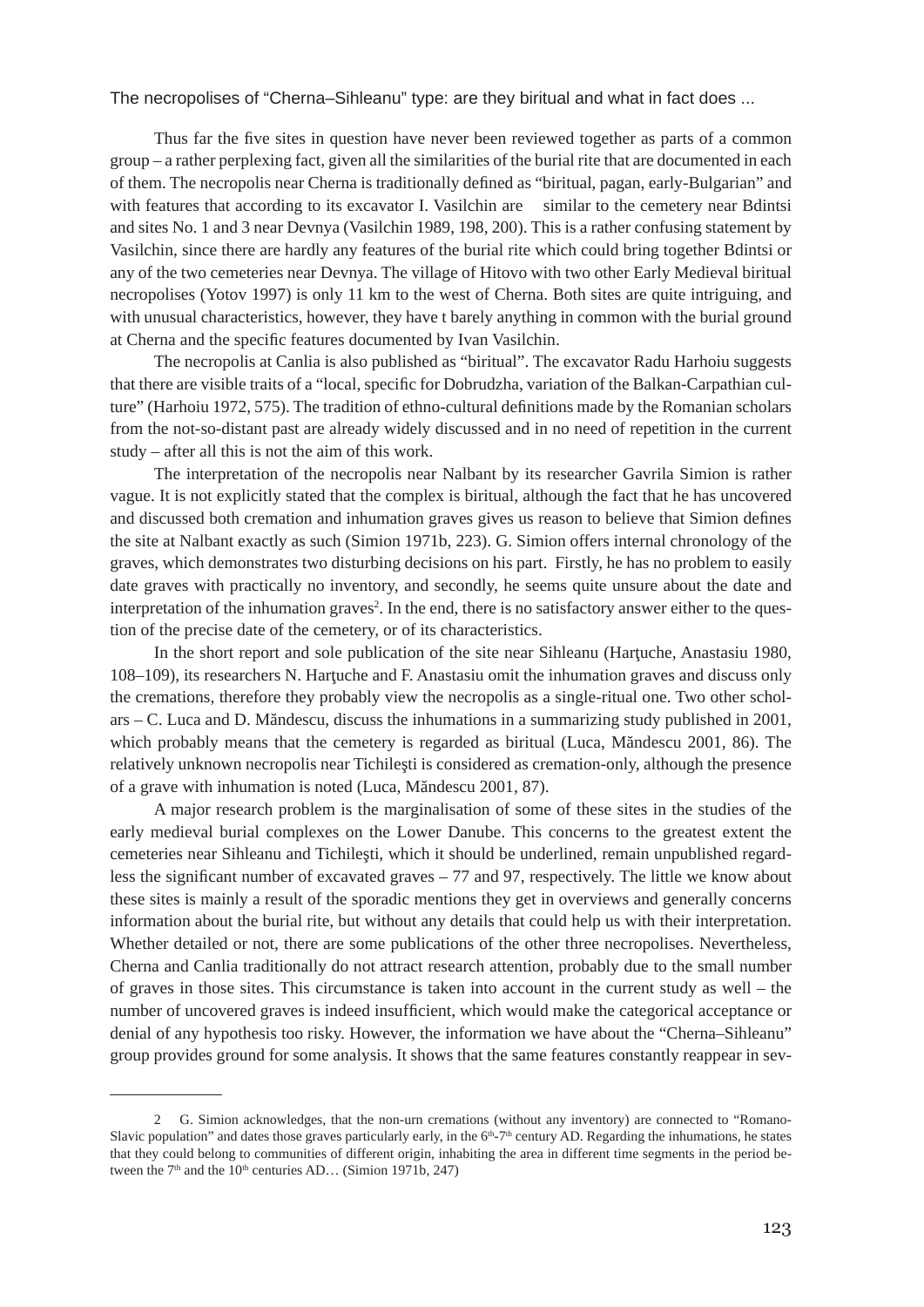eral different sites, in more than 350 discovered graves in total, and thus it is less likely such pattern to be a coincidence and would be more logical those elements of the rite to be something intentional, something specific and normal for these cemeteries.

### **Discussion**

How should the necropolises of the "Cherna–Sihleanu" type be defined? As biritual cemeteries, or as sites with only one practice of cremating the dead? The answer, even if paradoxical, is most likely "both"! It is possible the people who used the cemeteries in question to be "monoritual" in essence and practicing cremation. Such a tradition was possible to break away from in some particular cases, regarding some distinct members of the group. In our case – the sites of "Cherna–Sihleanu" type, it is obvious that the community members broke the traditional burial rite in the burial of some children.

It is, of course, not a novelty that large part of the inhumations in the biritual necropolises is, in fact, children graves. That is the case in Topola, Balchik, Bdintsi, etc. Such strictly kept connection between inhumation and children, like the one we see in the "Cherna–Sihleanu" group, though, is nowhere to be found. In one of the preliminary publications of the necropolis near Topola is reported, that ca. 63% of the inhumations, or at least from those, discovered until 1997, are graves of children (Angelova et al. 1997, 143). Approximately the same is the percent in Balchik and Bdintsi, where the children inhumations make about 61% of all graves with this rite (Vazharova 1976, 143–167), as well as Hitovo 2 (58%; Yotov 1997, 156–161). In comparison, even if we assume, that all inhumation graves in Nalbant are of adults, it means that in 80% of the cases in all cemeteries from the "Cherna– Sihleanu" type, the buried individual is a child. If my assumption is correct and the inhumations at Nalbant are also children, that will increase the percent to 100.

It needs to be highlighted that the observable preference for inhumation in cases when the deceased is a child has been noticed by some scholars throughout the years. The most popular interpretation concerns the necropolis at Topola – given the fact that barely 14% of the cremation graves contain the remains of a child, the researchers make an assumption that there should be some kind of maturational requirement for certain individual to be cremated (Angelova et al. 1997, 144–145). Yet, 14% of all the cremations in the case of a large cemetery like Topola means 29 graves, which is not a small number of exclusions. The same is also applicable in the opposite direction – 84 adults are buried according to the inhumation rite, which means that most probably it is a result of a deliberate, personal choice between the two variations "usual" for the community. To summarize, in Topola there is a large enough number of graves both with inhumation and cremation, each rite is used for individuals in different age groups, so it could be assumed that undoubtedly this necropolis is evidence for a biritual community. A comparable situation is to be observed in the other two given examples – the sites near Balchik and Bdintsi.

The case of the "Cherna–Sihleanu" sites is rather different. The one ritual – on this occasion the inhumation, is documented in an insignificant number of graves, with the only (partial) exception being the cemetery at Cherna, where one third of the burials contain bodies laid in the ground without incineration. Like in the other four sites, there is a clearly documented age differentiation. The inhumation is the rite which, for some reason, is an option only when a child is being buried. There is no information as to whether anthropological analyses have been made on the cremated bone remains, so it is not possible to determine if the opposite statement is true – whether the incineration of the body is used only when the deceased is an adult, thus it is best to avoid making such assumptions. However, the situation regarding the inhumation graves speaks for itself.

It would be completely acceptable to describe the necropolises of the "Cherna–Sihleanu" type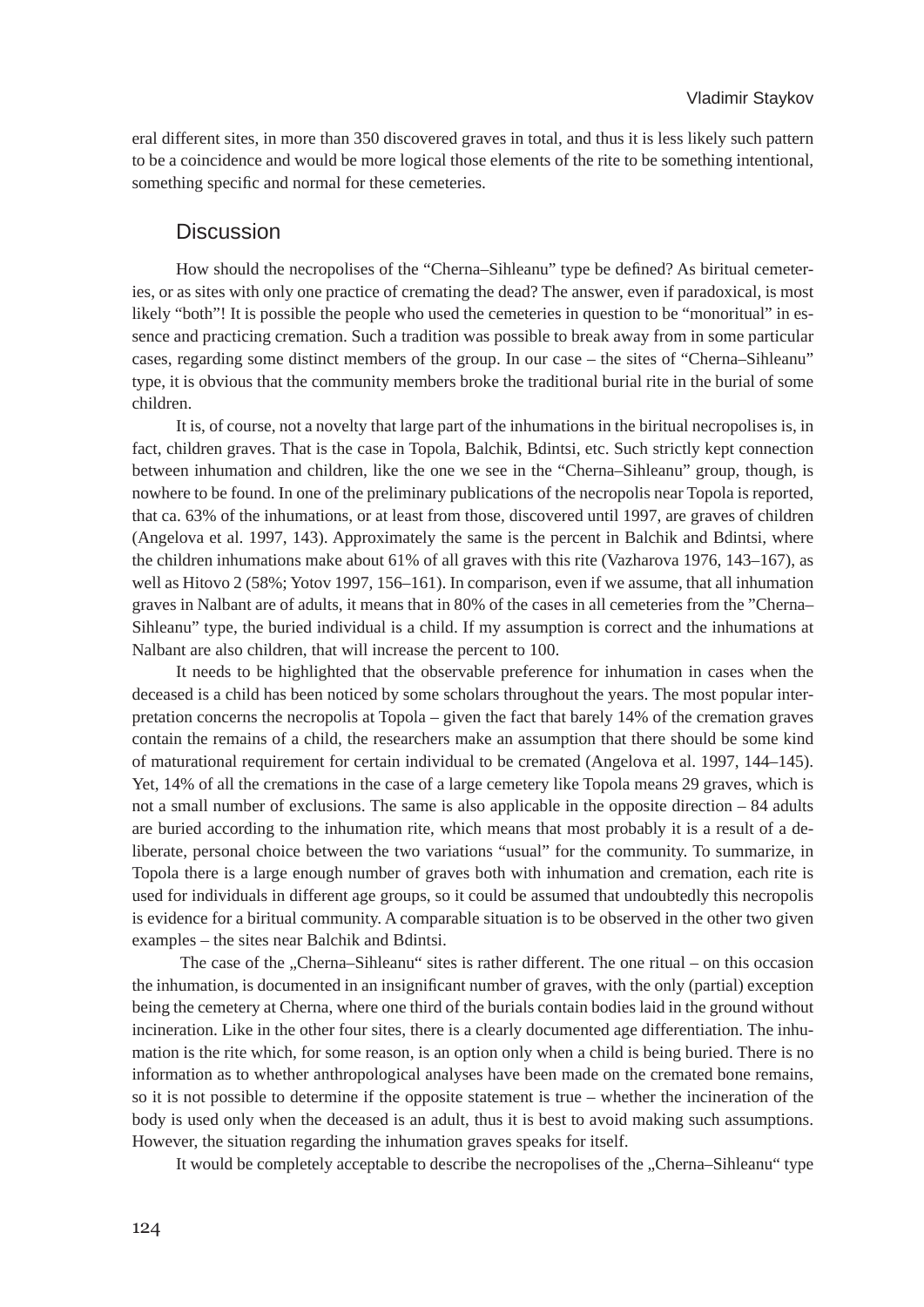as biritual burial grounds belonging to a single-ritual communities. It is not necessary for such a definition to be perceived as an oxymoron – the mono-ritualism of these people is expressed by the different status of the two practices in the communities. If in a "typical" biritual necropolis (whatever it is meant by the common use of this term) like Bdintsi, for instance, the members of the community have the option to choose inhumation or cremation, at the cemeteries from the "Cherna–Sihleanu" type the ritual appears not to be optional – the body should be incinerated. In fairly seldom occasions, due to reasons that, at this stage, are nothing but speculative, when a child leaves this world the ritual of inhumation is preferred. Thus, the necropolis could be totally correctly defined as "biritual" – though this would be right only from our modern point of view as archaeologists, but not as regards the beliefs and traditions of the Early Medieval community.

This is the appropriate place to mention certain observation shared by different scholars. In almost every historical period in different areas around the world and in different stages of human development, for the people who traditionally use cremation, this is not the only practice documented in their burial ground and depending on various conditions, there are other recorded burial rites (see: Lucas 1996; Williams 2015). Fairly often those deviations are observed exactly in children's burials (Buckberry 2000) when the individual probably has not passed some initiation ritual, some certain age or maybe they lacked the required social or communal status.

This direction of thoughts leads us to another interesting problem that has enjoyed less attention by scholars – the question what exactly is biritualism? Moreover, what criteria should a certain necropolis fulfil to be defined as biritual? When should a certain community be described as biritual and when – mono-ritual with some exceptions?

The Slovakian archaeologist Eduard Krekovič suggests systematization according to which biritualism could be divided into three types: 1) proper biritualism, where both burial rites are documented in a large enough number of occasions and appear during the whole period of development of the cemetery/community; 2) temporary biritualism – when the dichotomy is characteristic only for a certain phase from the necropolis' development; 3) partial biritualism – when one of the rites is documented in an insignificant number of graves (Krekovič 2004, 295). According to this classification, the sites from the "Cherna–Sihleanu" group should be put into the last category.

The question when a certain necropolis should be regarded as biritual and when – as singleritual with special cases, got its answer some paragraphs earlier: the main characteristic of a biritual community should be the parity of both rites. Such parity could be assumed when both inhumation and cremation are documented in significant numbers throughout the burial ground, when both rites are practiced in the same space, and lastly, the graves with the two rites should be synchronous. Among the Lower Danube sites, these criteria are met at cemeteries like Topola, Balchik, Bdintsi, Kyulevcha, Izvoru, etc.

The sites of the type "Dolni Lukovit–Galiche" in modern-day Northwest Bulgaria, traditionally considered to be biritual, are not only inappropriate examples of "typical" sites but it would be completely reasonable to exclude those necropolises from the biritual group. The spatial differentiation between inhumations and cremations probably betokens separate sites, certainly utilised by different population elements in a heterogenic setting, using roughly the same burial space, but still with a clear separation of the two rites. Given the absence of stratigraphic superpositions, as well as finds that could be precisely dated, at this stage it is hard to determine whether both rituals are practiced at the same time (Staykov 2019, 306–307).

As regards to the communities that used the "typical"/proper necropolises, whether the body is incinerated or simply buried into the ground depends on conditions present "right here, right now" – the temporary popularity of one rite or another, personal or family preferences or maybe something else. This is a demonstration of proper biritualism. The social-economic factor is also not to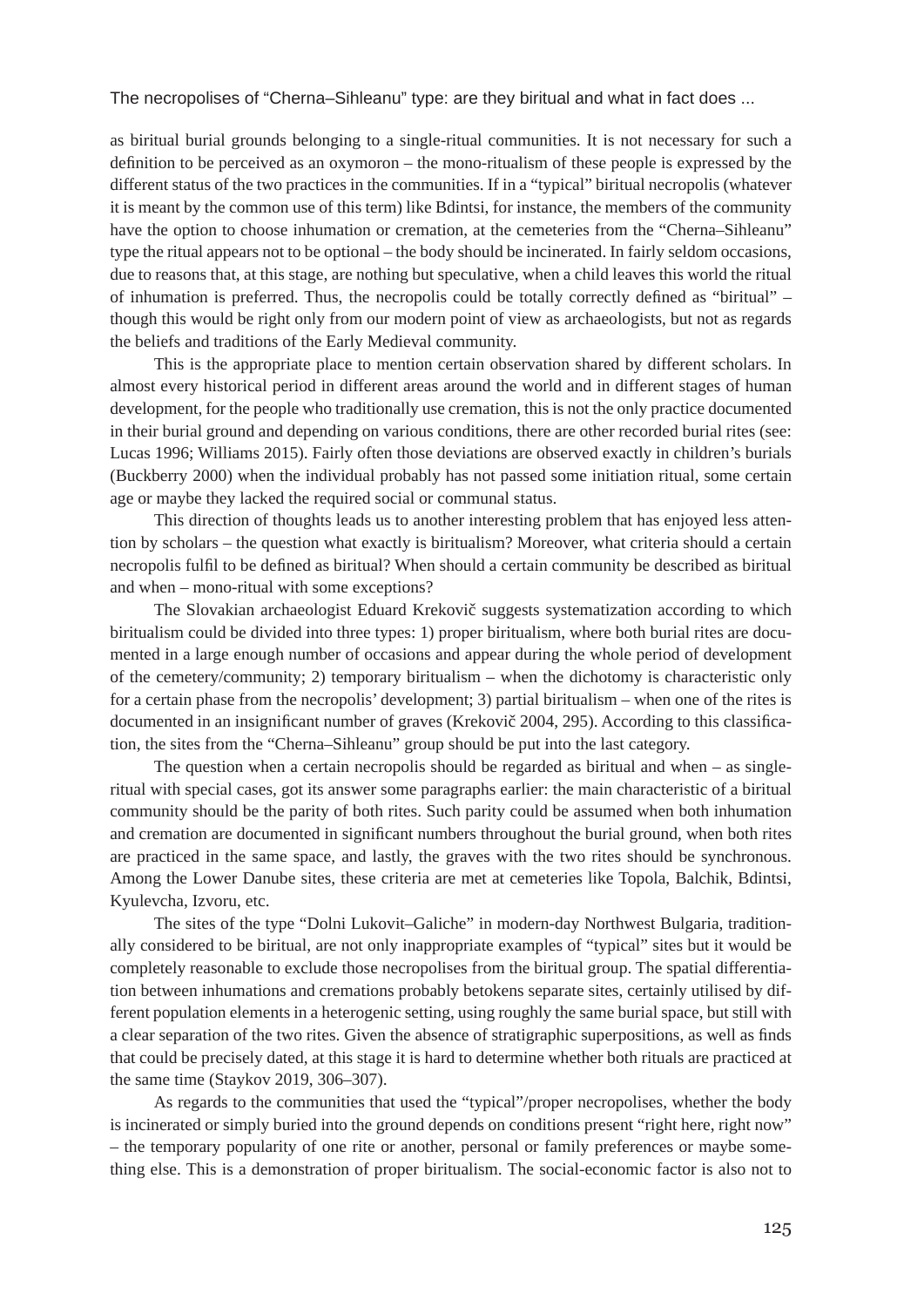be neglected – cremating the deceased is a time, labour and, most importantly, resources consuming process, which is most probably beyond the social abilities of large part of the medieval communities. On the one hand, this could lead to the acceptance of cremation as a demonstration of higher social status, while on the other hand the inhumation could become a subject of "sacralization". So burying the deceased will not be seen as a violation of the community's traditions and logically, this would be applied to the greatest extent in the burials of children who in this period too often leave this world prematurely.

### Other examples of partial "biritualism"

The most obvious trait of the inhumations discovered in the sites from "Cherna–Sihleanu" type – the juvenile age of the individuals, is also the most logical criterion for executing a different ritual. This does not present a precedent because almost identical situation is to be observed in roughly the same period in some necropolises from the so-called group "Mediaș" in an area not too far from the Lower Danube basin, namely in Transylvania. The current study is not the place to dwell on the number of problems these sites pose, including their general interpretation, the proposed date and even the documented burial rites. However, some of the cemeteries can be used as examples for intriguing features regarding the presented rituals. Firstly, let us review the situation at Ocna Sibiului: in this relatively large necropolis cremation, and more precisely urn cremation is predominant. There are 120 excavated incinerations in urns, and 15 inhumations respectively, which makes barely 12.5 percent of all discovered graves. At least 12 of these inhumation graves contain the remains of children placed in the pit in most cases with head to the east. The exclusions are a few graves, where the deceased is an adult female, located close to each other in the north-western periphery of the burial space (Protase 2005, 11-40; Pl. XXVIII). Similar situation, although on a smaller scale, is described in the necropolis of Boarta where from the 37 graves discovered there 35 are urn cremations and two inhumations, containing remains of children (Ţiplic 2002–2003, 10–11), and also in Mediaș (13 urn cremations and 3 inhumations; Horedt 1965, 7–25).

There are some obvious similarities between those sites and the necropolises from the "Cherna–Sihleanu" type at the Lower Danube. Nevertheless, it would not be correct to say that all cemeteries from the "Mediaș" group are analogous to the latter as the sites in Transylvania demonstrate rather various features. In Berghin (Ţiplic 2002–2003, 10) and Bratei (Zaharia 1977), for instance, the inhumations are much more numerous and have diverse characteristics regarding the age and sex of the buried individuals; in other necropolises, like for example Dăbâca (Ţiplic 2002–2003, 11), Turdaş (Hica, Blăjan 1973, 641) and Uioara de Jos (Ţiplic 2002–2003, 13) there are no inhumations discovered at all.

Despite those variations, the traditionally accepted opinion is that the "Mediaș" group is a testimony for the presence of "Slavic" communities which dominate the area of Transylvania in the Early Middle Ages (Horedt 1986, 59; Tiplic 2002–2003, 15). At the same time, identical sites like the "Cherna–Sihleanu" cemeteries are interpreted in rather different ways – as "protobulgarian" (Cherna), as a "specific for Dobrudzha, variation of the Balkan-Carpathian culture" (Canlia), as a community emerging after the mixing of Slavs and "autochthonous Romanized" population (Nalbant), etc. Such ethnic definitions are categorically not the aim of the current paper, which is why they will be left aside at this point. What matters here is that non-proper biritualism, like the one documented in "Cherna–Sihleanu" sites, is not totally unknown phenomenon.

When "partial" biritualism is discussed, it should be mentioned that different variation of the latter is observed in the early medieval period in north-western direction, in the Carpathian basin. A change of the traditional burial ritual is documented, although quite rare, along the Middle Danube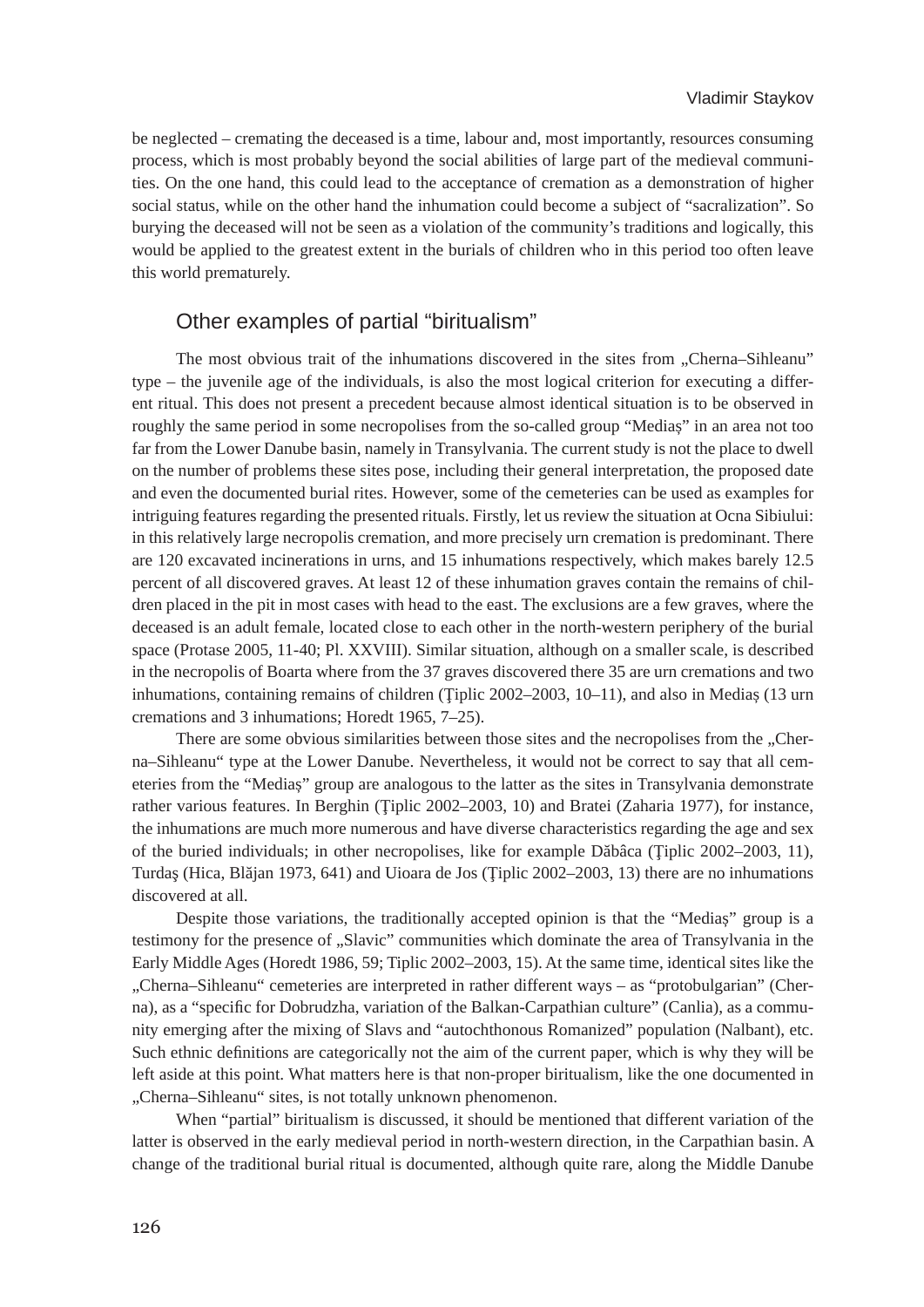and mainly on the territory of modern-day Slovakia. Here the opposite situation is to be seen – together with the large number of inhumation graves there are some cases of incineration. Prominent examples of this are sites like the necropolis at Záhorska Bystrica where 254 inhumation graves are discovered and the cremations are only eight (Kraskovská 1972), the sites near Čatai (222 inhumations and five cremations; Chropovský, Hromada 1991, 44) and especially near Želovce where among the 867 graves with inhumated remains just three cremations are uncovered (Čilinská 1973). Whatever the reason for this poorly attested biritualism – social diversity, special treatment of foreigners, some type of punishment or other, the archaeologically documented situation is different from the one in the "Cherna – Sihleanu" necropolises. And although it is possible one or more of those factors to be responsible for the situation, observable in the necropolises of "Cherna – Sihleanu" type, it would be a hardly defendable thesis.

### **Conclusions**

It is plausible the five cemeteries of "Cherna–Sihleanu" type to have been left by groups of people, practicing partial, age-bound biritualism, although the commonly used ritual in those communities is the cremation in urn. The reasons for such dichotomy could be either eschatological, economic, social or other, including a combination of different factors (Rebay-Salisbury 2012, 15). Which interpretation is correct is a question that cannot be answered only with the help of archaeological methods. In this case it is more important, that we could identify some communities inside the borders, or at least in the area of cultural influence, of the Bulgarian state along the Lower Danube where certain individuals – in all cases children, are treated differently after they pass away. It is not possible to describe these communities as a single, large people group given the great distance between the sites and the diversity of burial practices documented in other necropolises from the same region. It would be more appropriate if we acknowledge the presence of different communities showing closeness in their culture, with common, or at least similar to some extent, beliefs and understandings about the dead and the afterlife.

Other important questions that the current paper aims to raise concern the essence of biritualism, the different kinds of biritualism that can be observed, the potential for these variations to be distinguished using the methods of the archaeology and the possibility among the numerous burial grounds in the Lower Danube basin, and beyond, to find other similar sites where the biritualism is of "uncommon" type, testifying to the presence of some distinct features and heterogeneity of the living population. In any case, biritualism is not so simple and unambiguous phenomenon as traditionally believed and it categorically needs to be thoroughly studied.

### References

- Angelova, S., Doncheva-Petkova, L., Daskalov, M. 1997. Dvuobryadniyat rannosrednovekoven nekropol pri s. Topola, Kavarnenska obshtina. *Problemi na prabalgarskata istoria i kultura* 3. Shumen: izdatelstvo "Slavcho Nikolov i &", 141–154 (in Bulgarian).
- Buckberry, J. 2000. Missing, Presumed Buried? Bone Diagenesis and the Under-Representation of Anglo-Saxon Children. *Assemblage*, 5. Available at: [https://assemblagejournal.wordpress.](about:blank) [com/2000](about:blank)s/issue-5/ (05.12.2021)
- Chropovský, B., Hromada, J. 1991. Tretia Sezóna Obnoveného Výskumu Kostrového Pohrebiska zo 7.–8. storočia v Čataji. *Archeologické výskumy a nálezy na Slovensku v roku 1989*. Nitra, 44.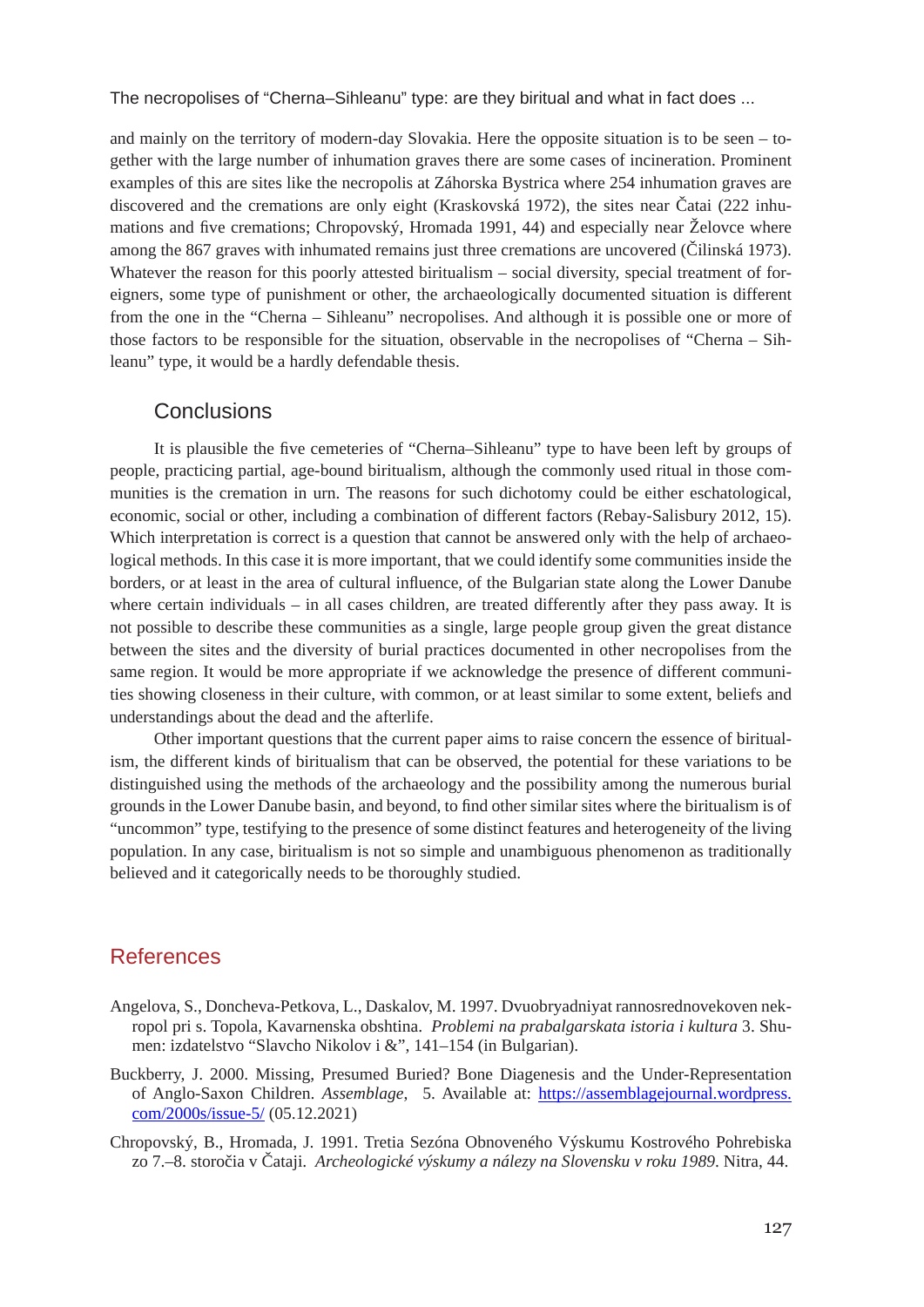- Čilinská, Z. 1973. Frühmittelalterliches Gräberfeld in Želovce. Chropovský (еd.) *Archaeologica Slovaca – Catalogi Instituti Archaeologici Nitrensis Academiae Scientiarum Slovacae*, Tomus V. Bratislava: Vydateľstvo Slovenskej Akadémie Vied.
- Dimitrov, D. Il. 1976. Dvuobreden rannobalgarski nekropol pri Varna. *Preslav* 2, 107–124 (in Bulgarian).
- Doncheva-Petkova, L. 2017. Ezicheskite nekropoli ot kraia na VII 60-te godini na IX v. na teritoriata na Balgaria. In Daskalov, M., Goryanova, S., Raycheva, M., Grozdanova, G. (eds) *Ezicheska Balgaria. Vlast i obshtestvo*. Sofia: NAIM–BAN, 27–40 (in Bulgarian).
- Doncheva-Petkova, L., Apostolov, K., Ruseva, V. 2016. *Prabalgarskiat nekropol pri Balchik.* Sofia: Izdatelstvo na BAN "Prof. Marin Drinov" (in Bulgarian).
- Fiedler, U. 1992. *Studien zu Gräberfeldern des 6. bis 9. Jahrhunderts an der unteren Donau.* Bonn: Dr. Rudolf Habelt GmbH.
- Grigorov, V. 2006. Orientacia na grobovete v starobalgarskite dvuobredni nekropoli na Dolen Dunav. *Arheologia* 1–4, 47–64 (in Bulgarian).
- Harhoiu, R. 1972. Cîteva observații asupra necropolei birituală de la Canlia, Județul, Constanța. *Pontica* V, 565–576.
- Harţuche, N. 1980. La chronique des fouilles archéologiques du dép. Brâila, 1968 1979. *Istros* I, 355–368.
- Hartuche, N., Anastasiu, F. 1980. Săpăturile arheologice de la Sihleanu, Comuna Scortaru Nou, Judeţul Brăila. *Istros* I, 93–109.
- Hica, I., Blăjan, M. 1973. Un cimitir de incineraţie din sec. VIII la Turdas (jud. Alba). *Acta Mvsei Napocensis* X, 641–652.
- Horedt, K. 1965. Un cimitir din sec. IX X e. n. la Mediaş. *Studia Universitatis Babeş- Bolyai, serie Historia*, II. Cluj-Napoca,7–25.
- Horedt, K. 1986. *Siebenbürgen im Frühmittelalter*. *Antiquitas* 28. Bonn: Dr. Rudolf Habelt GmbH.
- Hristova, M. 2015. Ezicheskite grobove ot srednovekovnia nekropol pri Nikolovo, Rusensko. *Arheologia* 1–2, 104–114 (in Bulgarian).
- Kraskovská, Ľ. 1972. *Slovansko-Avarské Pohrebisko pri Záhorskej Bystrici*. *Fontes* 1. Bratislava: Vydateľstvo Osveta, N. P., Martin, pre Slovenské národné múzeum.
- Krekovič, E. 2004. Prečo biritualita? *Studijne zvesti. Archeologického Ústavu Slovenskej Akadémie Vied* 36, 293–295.
- Kuzev, A. 1980. Rannesrednevekovyi nekropolj pod Varnoy. In Chropovský, B. (ed.) *Rapports du IIIe Congrès International d'Archéologie Slave* 2. Bratislava, 259–263 (in Russian).
- Luca, C., Măndescu, D. 2001. *Rituri și ritualuri funerare în spatiul extracarpatic în secolele VIII–X.* Brăila: Muzeul Brãilei, Editura Istros.
- Lucas, G. 1996. Of death and debt: a history of the body in Neolithic and Early Bronze Age Yorkshire. *Journal of European Archaeology* 4, 99–118.
- Protase, D. 2005. *Cimitirul slav de la Ocna Sibiului (sec. VIII-IX).* Bucureşti: Editura Economică.
- Rashev, R., Krasiljnikov, K. 2007. Nekropolat pri Karamainte. *Problemi na prabalgarskata istoria i kultura* 4.2, 95–102 (in Bulgarian).
- Rashev, R., Stoyanova, H. 2017. Rannosrednovekoven dvuobreden nekropol pri s. Varbyane, Shumenska oblast. *Izvestia na Istoricheskiya muzei – Shumen* 17,31–62. (in Bulgarian).
- Rebay-Salisbury, K. 2012. Inhumation and Cremation: how burial practices are linked to beliefs. In Sørensen, M.L.S., Rebay-Salisbury, K. (eds) *Embodied Knowledge: Historical Perspectives on*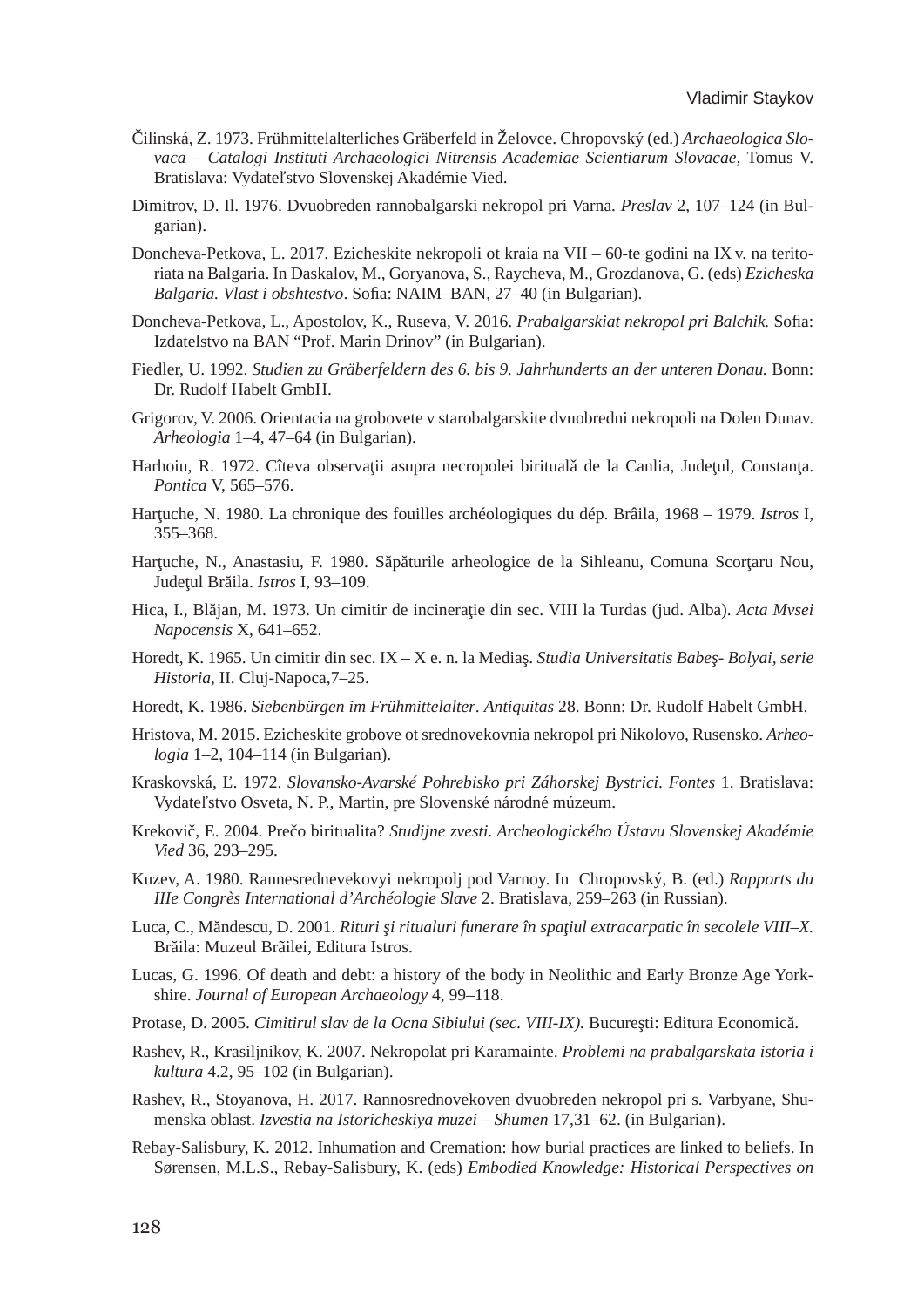*Technology and Belief*. Oxford: Oxbow, 15–26.

- Simion, G. 1971a. Necropola din perioada de trecere la feudalism de a Nalbant (judetul Tulcea). *Sesiunea de comunicari ştiinţifice a muzeelor de istorie 1964*, vol. 2, 131–143.
- Simion, G. 1971b. Necropola feudal-timpurie de la Nalbant (Judeţul Tulcea). *Peuce Serie Veche.* II, 221–248.
- Staykov, V. 2019. Bulgars, slavs, avars. On the early medieval necropolises in Northwestern Bulgaria and the population that used them. *Bulgarian e-Journal of Archaeology,* Supplementum 7, 303–314. Available at: [https://be-ja.org/index.php/supplements/issue/view/23](about:blank) (05.12.2021)
- Staykov, V. 2020. *Etno-kulturni vrazki po Dolen i Sreden Dunav prez Rannoto srednovekovie, 7-9 v. (po danni na nekropolite)*. Avtoreferat kam disertacionen trud. Sofia (in Bulgarian).
- Țiplic, I. M. 2002-2003. Necropolele de tip Mediaș din Transilvania. *Acta Musei Napocensis* 39–40, II, 9–24.
- Vasilchin, I. 1989. Dvuobryaden ezicheski rannobalgarski nekropol pri s. Cherna, Tolbuhinski okrag. In Rashev R. (red.) *Problemi na prabalgarskata istoria i kultura. Vtora mezhdunarodna sreshta po prabalgarska arheologia*. Shumen: Izdatelstvo na Balgarskata academia na naukite, 198–213 (in Bulgarian).
- Vazharova, Zh. 1976. *Slavyani I prabalgari (po danni na nekropolite ot VI XI v. na teritoriata na Balgaria)*. Sofia: Izdatelstvo na BAN (in Bulgarian).
- Văžarova, Ž 1979. Zur Frage der Etnogenese und der materiellen Kultur des bulgarischen Volkes. Zwei Nekropolen aus Nordostbulgarien. *Izvestia na arheologicheskia institut*, ХХХV, 5–30.
- Williams, H. 2015. Towards an archaeology of cremation. In Schmidt, C.W., Symes, S. (eds) *The Analysis of Burned Human Remains*. London: Academic Press. 239–269.
- Yotov, V. 1997. Rannosrednovekovnite nekropoli v s. Hitovo № 2 i № 3 (novi danni). *Problemi na prabalgarskata istoria i kultura*, 3, 155–171 (in Bulgarian).
- Zaharia, E. 1977. *Populaţia Românească în Transilvania în secolele VII–VIII (Cimitirul nr. 2 de la Bratei)*. Bucureşti: Editura academiei Republicii Socialiste Romănia.

# Некрополите от типа "Черна–Сихляну" – биритуални ли са и какво всъщност означава биритуализъм?

#### Владимир Стайков

*(резюме)*

За изминалите повече от пет десетилетия, археологическите проучвания в долнодунавския ареал, концентрирани върху културата на Дунавска България, доведоха до разкриването и (в повечето случаи) поне частичното проучване на десетки некрополи от ранносредновековната епоха. При повечето от тях (около 40) се наблюдава практикуване на два основни обреда – инхумация и кремация. Настоящото изследване обръща внимание на няколко конкретни некропола, твърде силно различаващи се от всички други двуобредни комплекси, и на въпросите, които те пораждат.

Става дума за пет некропола – три на десния и два на левия бряг на Дунав. Само един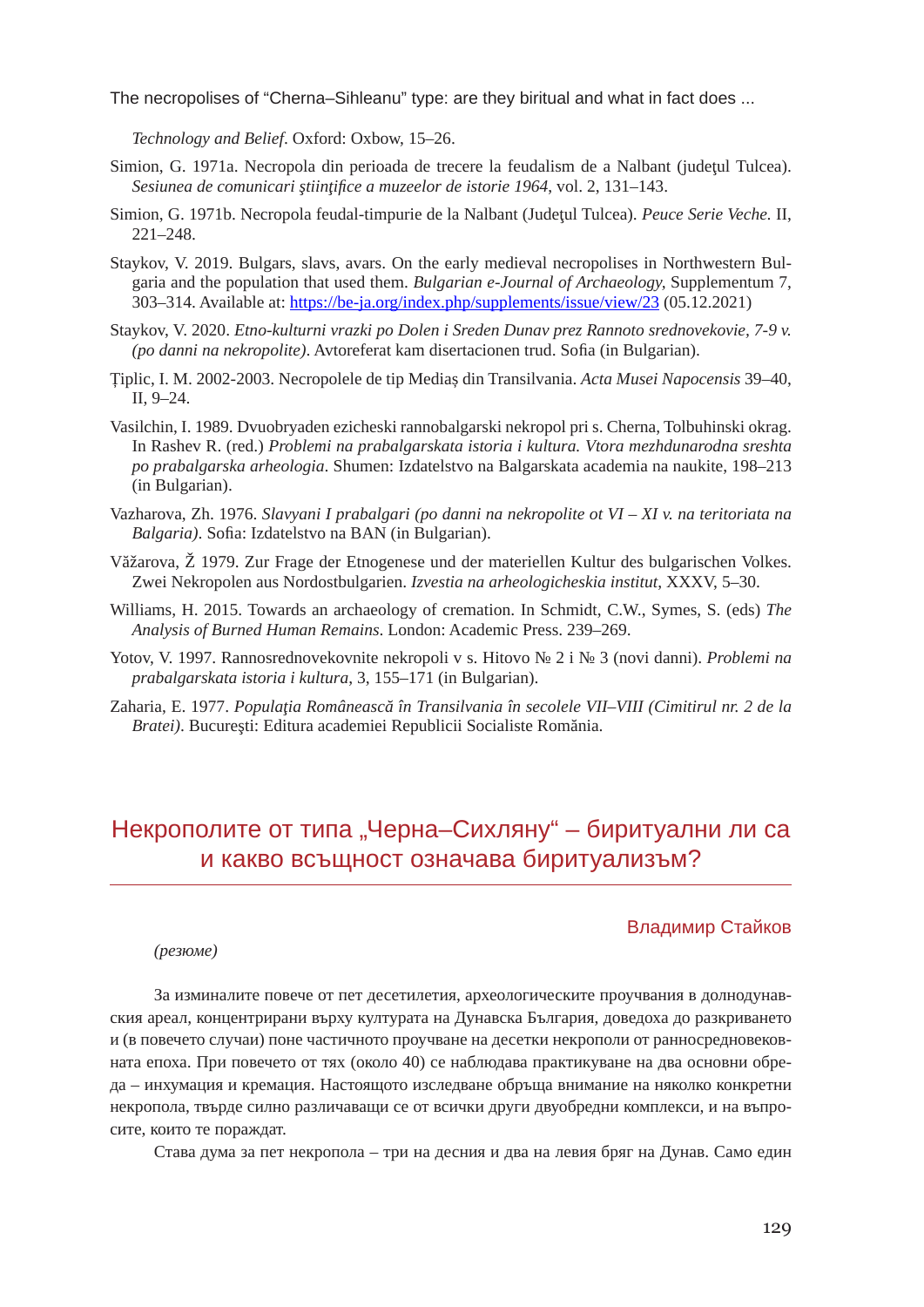от тези некрополи – този при с. Черна, попада в днешните български земи, докато останалите четири – Сихляну, Налбант, Канлия и Тикилещ – са в границите на днешна Румъния (обр. 1). Безспорно е, че това не са най-големите и представителни комплекси по Долен Дунав – общият брой на проучените гробове във всички тях е 346. От най-големия от петте некропола, този при Налбант, са известни 141 гроба, докато от най-малкия при с. Канлия са проучени едва 10.

Най-характерната черта на петте некропола е тоталната доминация на гробовете с кремация, извършвана в урна пред безурновите такива и инхумациите (таблица 1). В Налбант урновите кремации са 126, а безурновите – 11. В Сихляну са документирани едва три безурнови кремации, докато в Тикилещ и Канлия при всички гробове е засвидетелствано полагане на останките в урна. Малко по-равномерно са разпределени двата варианта на погребване в Черна, където на 8 урнови кремации се противопоставят 6 безурнови.

Трупополагането от друга страна се среща доста по-рядко. В Налбант (обр. 2) от всички 141 гроба инхумациите са едва 4. В Тикилещ само при един от общо 97 гроба е засвидетелстван обредът на трупополагане, в Сихляну инхумациите са 5 от 77, в Черна – 7 от 21, а в Канлия – 3 от 10 гроба. Погледнато общо, от 346 гроба инхумациите са 20 (или 5,8% от всички). Това е твърде нетипично в сравнение с традиционно наблюдаваната ситуация при двуобредните некрополи, където дори в паметниците с преобладаващо трупоизгаряне, доминацията не е толкова силно изразена.

Друга специфика, нехарактерна за останалите двуобредни некрополи се изразява в това, че при всички 20 инхумации в петте некропола погребаните са деца.

Прави впечатление твърде разнообразната ориентация, която е засвидетелствана при гробовете с трупополагане – налице са различни вариации, като само в Сихляну е документирана единствено източна ориентация. Гробовете – както тези с инхумация, така и кремациите – са подчертано бедни откъм инвентар, което затруднява допълнително интерпретацията, била тя хронологическа или културна. Малкото датиращи находки изглежда говорят за дата в рамките на VІІІ и първата половина на ІХ в. (обр. 3).

Проучвателите на петте паметника показват известни колебания що се отнася до интерпретацията им: Черна е смятан за "двуобряден езически раннобългарски", за Канлия се казва, че показва черти на "локален, добруджански вариант на балкано-карпатската култура", от Сихляну и Тикилещ се коментират само кремациите, а подчертано неясна остава ситуацията в Налбант, дори след публикацията на Г. Симион.

Смятам, че некрополите от типа "Черна – Силяну" трябва да бъдат приемани като двуобредни некрополи на еднообредни общности. Съвсем не е нужно едно такова определение да бъде възприемано като оксиморон – моноритуализмът на тези общности се изразява в това, че двата обреда не са равнопоставени. По всичко изглежда, че традиционният обред, практикуван от тези малки групи население е урновата кремация, но в някои редки случаи, при погребване на деца, се прибягва до нарушение на тази традиция и тялото се полага в гробната яма без да се кремира. Логично е да се предположи, че тези изключителни случаи свидетелстват за някакви възрастови ограничения при кремацията – необходима възраст на индивида за изгаряне на тялото, инициационен ритуал и пр., Причините, разбира се, може и да са други – по-особен социален статут на починалите, различно третиране на чужденците, "наказание", есхатологични представи и т.н. Предвид пълното обвързване на инхумациите с деца, обаче, тези други варианти са твърде трудно доказуеми.

Наблюдението, че често при погребване на деца се прибягва до инхумация не е ново в археологическата книжнина. От друга страна процентът на детски гробове сред всички инхумации в даден некропол е около 60–65 (както е документирано в Топола, Балчик, Бдинци, например), докато в "Черна – Сихляну" той вероятно е 100 (би могло да намалее до 80%, но